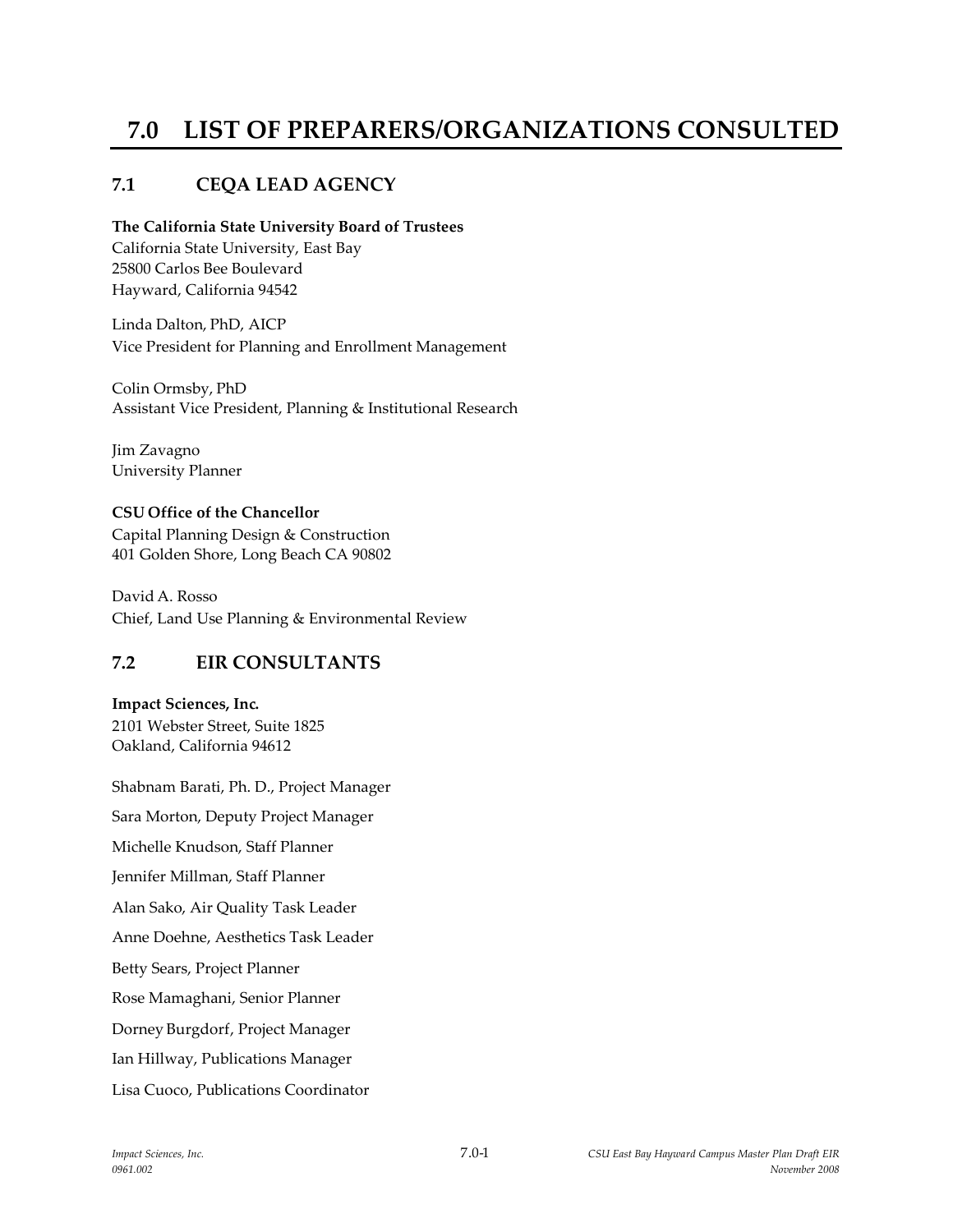Brittanny O'Hanlon, Publications Assistant Lynda Lovett, Administrative Assistant Tom Brauer, Graphics Coordinator Paul Manzer, Visual Services Manager

## **Geomatrix**

2101 Webster Street, Suite 1200 Oakland, California 94612

Donald Wells, Senior Geologist

Jim Honniball, Senior Hydrologist

#### **Fehr & Peers**

100 Pringle Avenue, Suite 600 Walnut Creek, California 94596

Ellen Poling, P.E., Transportation Project Manager

Ellen Robinson, Traffic Engineer

**Pacific Biology** 1212 Colusa Avenue Berkeley, California 94707

Josh Phillips, Biologist

## **Condor Consulting**

411 Ferry Street, Suite 6 Martinez, California 94553

Sean Dexter, Principal Archaeologist